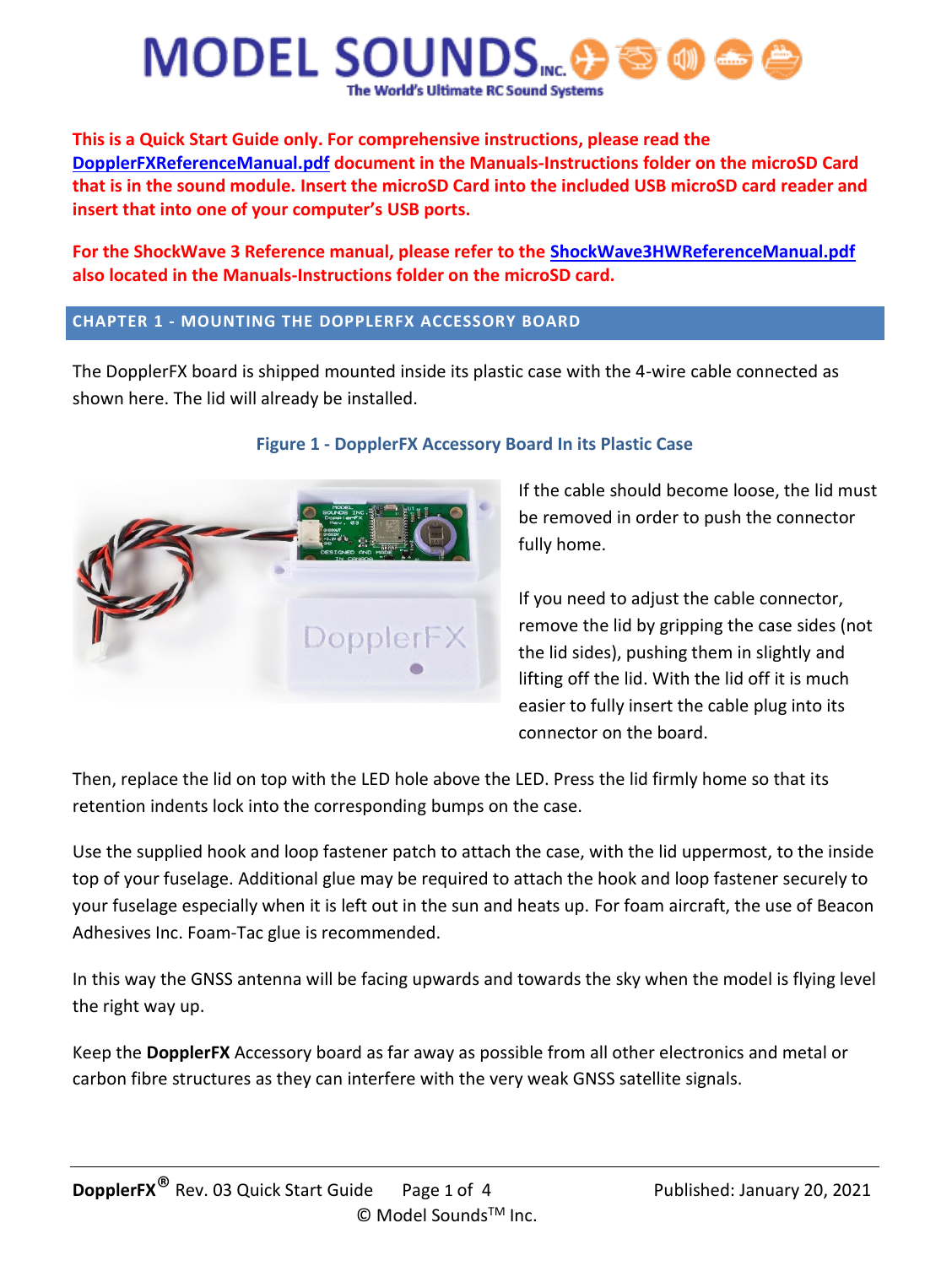# **MODEL SOUNDS** The World's Ultimate RC Sound Systems

### **CHAPTER 2 - POWERING THE DOPPLERFX ACCESSORY BOARD**

The **DopplerFX** accessory board requires +3.3Volts power which is drawn from the **ShockWave 3** sound module through the provided four-wire accessory cable. This same power provides charging current for the on-board re-chargeable coin-cell backup battery.

**When it is first received, it is advisable to power up the DopplerFX board from the ShockWave 3 board and its receiver battery for a period of 24 hours to charge up its rechargeable coin-cell backup battery.**

### **CHAPTER 3 – HOW TO OPERATE YOUR DOPPLERFX ACCESSORY BOARD**

The **ShockWave 3** sound module has **SOUND3** RC input pins on its HEADER1 (at the bottom left-hand side of the board). Refer to the printed quick-start guide that came with the sound module.

**Pins 1, 2, 3** on that HEADER1 is configured by default to support an optional input from a spare RC receiver channel to control the **DopplerFX** feature. This input can be used to both reset the Observer Position and to remotely enable and disable the **DopplerFX** feature.

**Pin 1 is system GND**, **or battery –ve**, **pin 2 is receiver power**, **pin 3 carries the DopplerFX RC receiver signal from the radio receiver into the ShockWave 3 board**.

To use this input effectively, it should be used with a **three-position switch** on your radio with the centre position being the **OFF** position. One direction is used to reset the **Observer Position** and the other direction is used to remotely enable and disable the DopplerFX feature.

Other than this, operation of the DopplerFX board is completely automatic and it will use settings contained in the **DopplerFXSettings.txt** file on the microSD card.

### SETTING THE OBSERVER POSITION

The only thing you may want to change during operation is the **Observer Position**. This position is the refence location that the **ShockWave 3** sound module uses to determine if the model is approaching towards or receding away from that position. And this position is the point at which maximum change in Doppler Frequency shift will be heard as the model flies by.

This position is ordinarily set at the location of the model when it acquires a satellite fix and therefore has a known position. For maximum Doppler Shift effect, the pilot may wish to reset the **Observer Position** to a point on the flight line that is close to his/her own position. Or in a scale model competition, the pilot may wish to reset the **Observer Position** to near the judge's station so they can hear the maximum effect.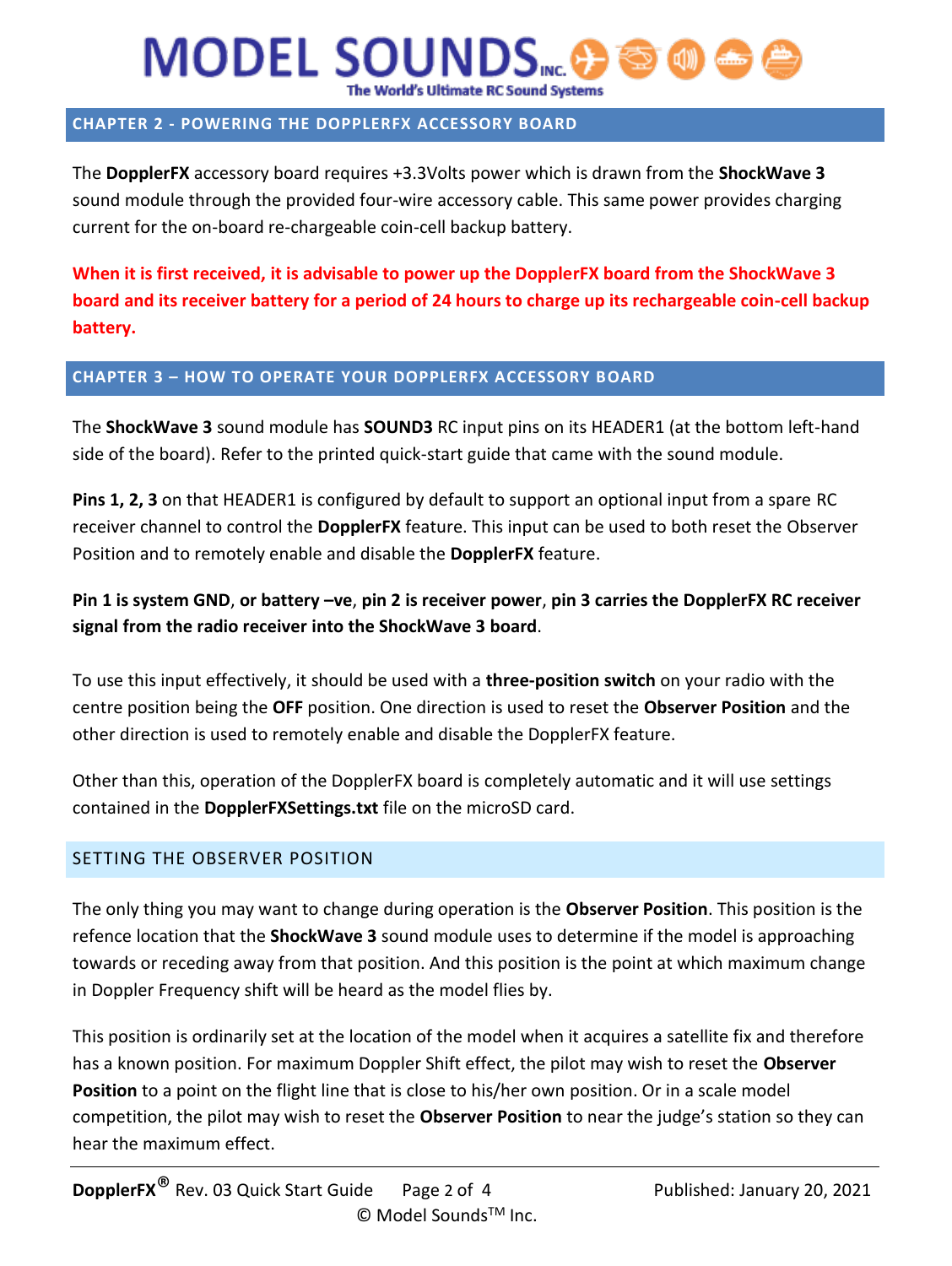# **MODEL SOUNDS** The World's Ultimate RC Sound Systems

This resetting of the **Observer Position** can be done remotely using a 3-position switch on a spare radio channel whose receiver output is connected to the SOUND3 input of the **ShockWave 3** sound module.

#### CHAPTER 4 - HOW DO I KNOW WHEN I HAVE A SATELLITE **FIX?**

When first powered up or when powered up a long distance from when it was previously powered, the "satellites in view" may be different and the time to get the first position fix may be as long as 1 minute or so. This time is called the Time To First Fix (**TTFF**). Under these circumstances it is called a "cold start".

Subsequently, as long as the backup battery is charged, and if you power-up the **ShockWave 3** and **DopplerFX** board in roughly the same location as last time, this time will be much less – just a few seconds. This is called a "hot-start". Please be patient during this time as it is important this time be allowed for the **Observer Position** to be obtained.

# THE DOPPLERFX LED INDICATOR

The **DopplerFX** Accessory board has a dual-purpose Green LED. The Green LED will light whenever power is applied to the board. Once a satellite fix is obtained it will flash on and off once per second as a satellite fix acquired indicator.

However, since the DopplerFX board is installed inside the model, this LED is of little use to the user, so there needs to be an external mechanism to indicate when a satellite fix has been obtained.

### USING SYSTEM SOUNDS FOR DOPPLERFX EVENT NOTIFICATIONS

The **ShockWave 3** module can make system sound announcements to notify you of events such as **Satellite Fix Acquired or Lost**, **Observer Position Set** and some others. These system sound announcements can be turned on and off by the user using text entries in a **DopplerFXSettings.txt** file on the microSD card. They can also be changed in the **ShockWave 3 PC software Control Panel->DopplerFX Tab.**

This **DopplerFXSettings.txt** file is mandatory, and if it is not present, the **ShockWave 3** module will create one with default values when it is powered up.